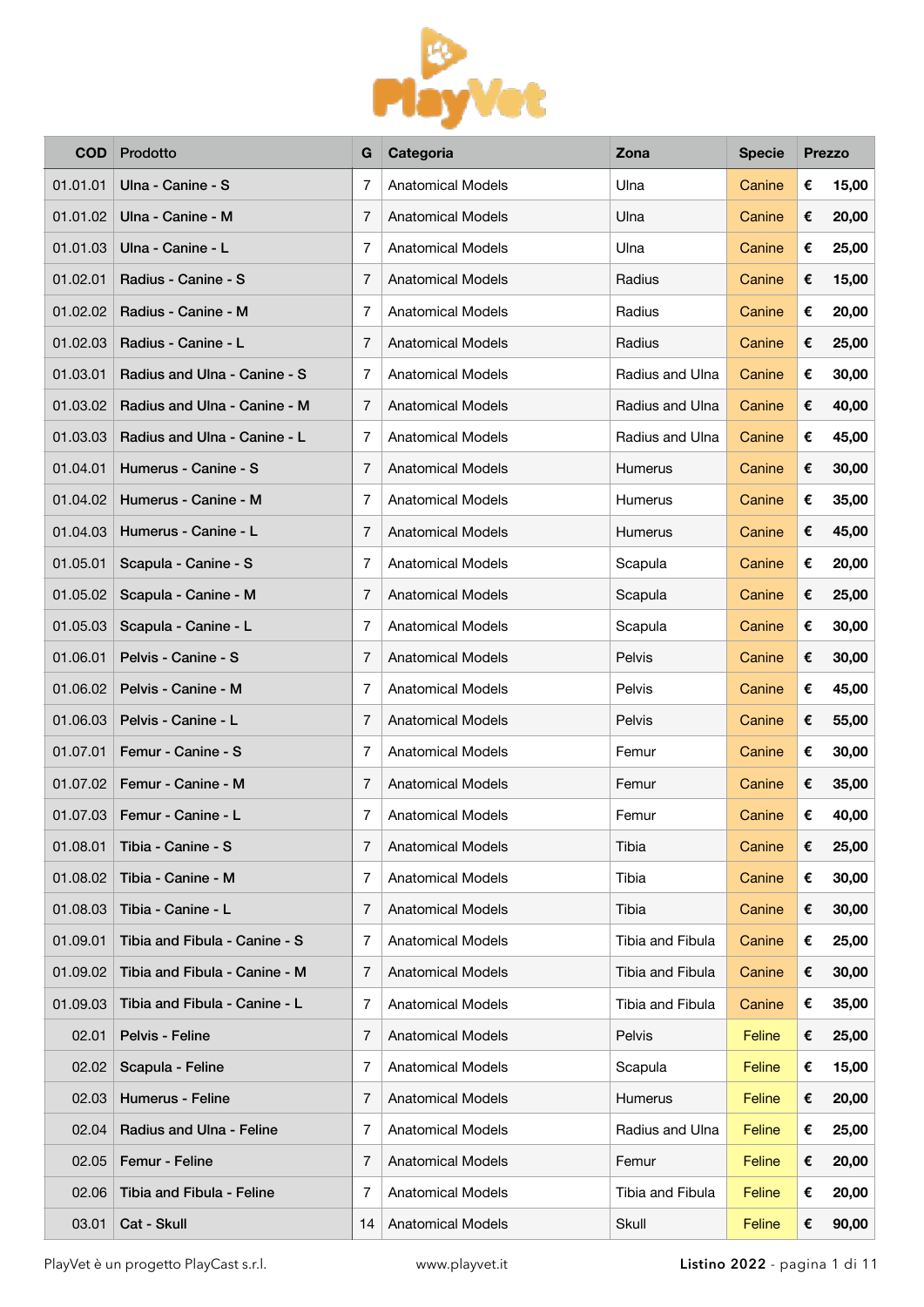

| <b>COD</b> | Prodotto                                                                    | G              | Categoria                                                 | Zona             | <b>Specie</b>           |   | <b>Prezzo</b> |
|------------|-----------------------------------------------------------------------------|----------------|-----------------------------------------------------------|------------------|-------------------------|---|---------------|
| 03.02      | Rabbit - Skull                                                              | 14             | <b>Anatomical Models</b>                                  | Skull            | Rabbit                  | € | 85,00         |
| 03.03      | French Bulldog - Skull                                                      | 14             | <b>Anatomical Models</b>                                  | Skull            | Canine                  |   | € 205,00      |
| 03.04      | Pekingeese - Skull                                                          | 14             | <b>Anatomical Models</b>                                  | Skull            | Canine                  | € | 115,00        |
| 03.05      | <b>Yorkshire Terrier - Skull</b>                                            | 14             | <b>Anatomical Models</b>                                  | Skull            | Canine                  | € | 90,00         |
| 04.01      | Colored Bone Map - Set of Dog &<br><b>Cat Bones</b>                         | $\overline{7}$ | Colored Bone Map                                          | Set              | Canine<br>and<br>Feline |   | € 385,00      |
| 04.02      | Colored Bone Map - Set of Dog<br><b>Bones</b>                               | $\overline{7}$ | Colored Bone Map                                          | Set              | Canine                  |   | € 250,00      |
| 04.03      | Colored Bone Map - Set of Cat<br><b>Bones</b>                               | $\overline{7}$ | Colored Bone Map                                          | Set              | Feline                  | € | 150,00        |
| 04.04      | Colored Bone Map - Dog -<br><b>Humerus</b>                                  | 7              | Colored Bone Map                                          | Humerus          | Canine                  | € | 80,00         |
| 04.05      | Colored Bone Map - Dog - Ulna &<br>Radius                                   | 7              | Colored Bone Map                                          | Radius and Ulna  | Canine                  | € | 90,00         |
| 04.06      | Colored Bone Map - Dog - Femur                                              | $\overline{7}$ | Colored Bone Map                                          | Femur            | Canine                  | € | 80,00         |
| 04.07      | Colored Bone Map - Dog - Tibia &<br><b>Fibula</b>                           | 7              | Colored Bone Map                                          | Tibia and Fibula | Canine                  | € | 80,00         |
| 04.08      | Colored Bone Map - Dog - Pelvis                                             | $\overline{7}$ | Colored Bone Map                                          | Pelvis           | Canine                  | € | 80,00         |
| 04.09      | Colored Bone Map - Cat -<br><b>Humerus</b>                                  | 7              | Colored Bone Map                                          | Humerus          | Feline                  | € | 45,00         |
| 04.10      | Colored Bone Map - Cat - Ulna &<br>Radius                                   | 7              | Colored Bone Map                                          | Radius and Ulna  | Feline                  | € | 55,00         |
| 04.11      | Colored Bone Map - Cat - Femur                                              | 7              | Colored Bone Map                                          | Femur            | Feline                  | € | 45,00         |
| 04.12      | Colored Bone Map - Cat - Tibia &<br>Fibula                                  | 7              | Colored Bone Map                                          | Tibia and Fibula | Feline                  | € | 45,00         |
| 04.13      | Colored Bone Map - Cat - Pelvis                                             | 7              | Colored Bone Map                                          | Pelvis           | Feline                  | € | 45,00         |
| 05.01      | Anatomical Models with a Stand -<br>Canine - Carpal Joint (Wrist)           | 14             | Anatomical Models with a Stand                            | Wrist            | Canine                  |   | € 105,00      |
| 05.02      | Anatomical Models with a Stand -<br>Canine - Tarsal Joint (Ankle)           | 14             | Anatomical Models with a Stand                            | Ankle            | Canine                  |   | € 110,00      |
| 05.03      | Dog - Cauda Equina Syndrome                                                 | 7              | <b>Anatomical Models</b>                                  | Lumbar           | Canine                  |   | € 140,00      |
| 05.04      | Dog - Heart                                                                 | 14             | <b>Anatomical Models</b>                                  | Heart            | Canine                  | € | 130,00        |
| 06.01      | Bulldog - Humerus - Model for<br><b>Plates Contouring</b>                   | $\overline{7}$ | Sets of Anatomical Models for<br><b>Plates Contouring</b> | Humerus          | Canine                  | € | 40,00         |
| 06.01.01   | <b>Basic Set of Models for Plates</b><br><b>Contouring - Canine Humerus</b> | $\overline{7}$ | Sets of Anatomical Models for<br><b>Plates Contouring</b> | Humerus          | Canine                  | € | 100,00        |
| 06.01.02   | <b>Basic Set of Models for Plates</b><br><b>Contouring - Canine Radius</b>  | $\overline{7}$ | Sets of Anatomical Models for<br><b>Plates Contouring</b> | Radius           | Canine                  | € | 55,00         |
| 06.01.03   | <b>Basic Set of Models for Plates</b><br>Contouring - Canine Ulna           | 7              | Sets of Anatomical Models for<br><b>Plates Contouring</b> | Ulna             | Canine                  | € | 55,00         |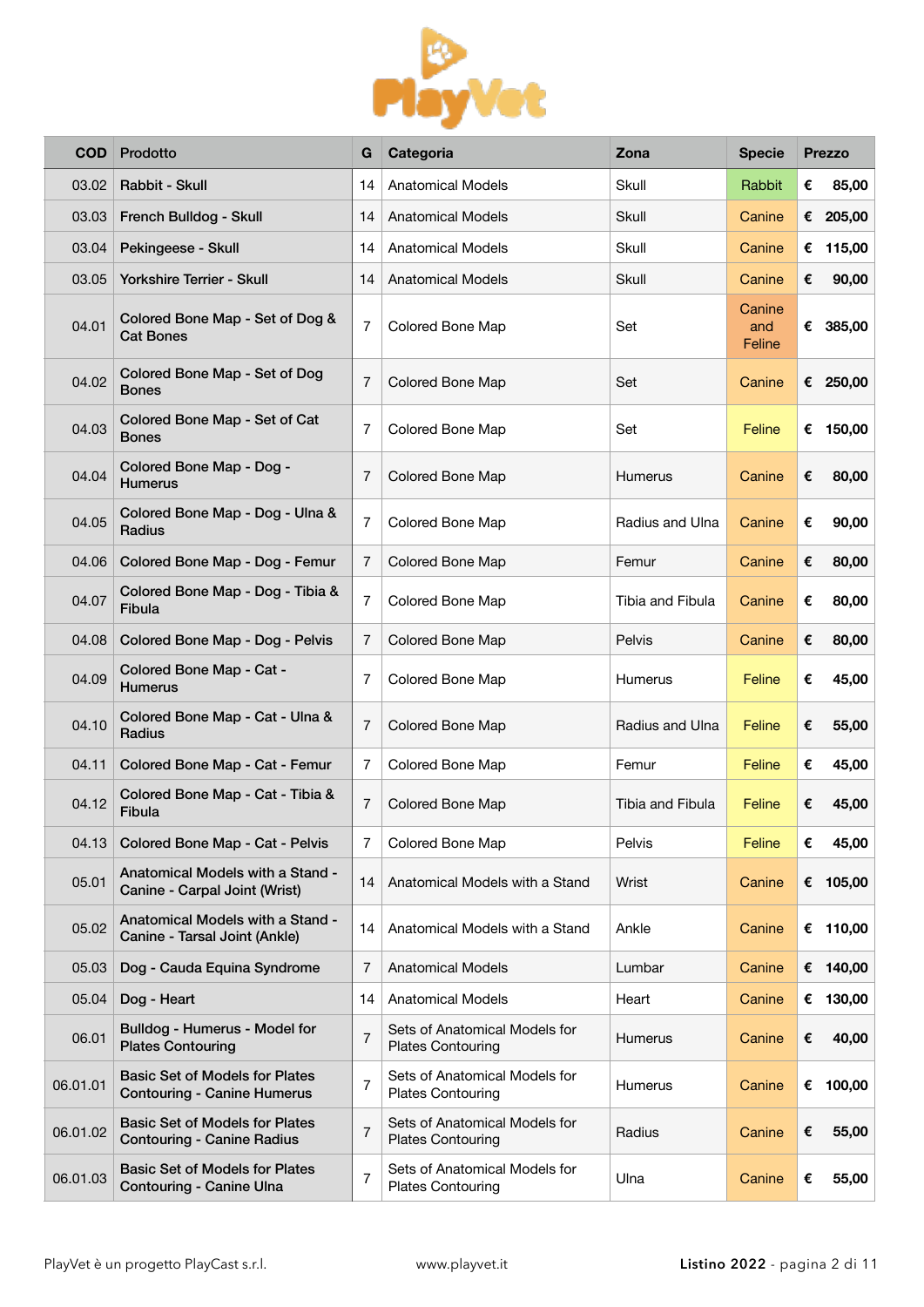

| <b>COD</b> | Prodotto                                                                                | G              | Categoria                                                 | Zona             | <b>Specie</b> | <b>Prezzo</b> |
|------------|-----------------------------------------------------------------------------------------|----------------|-----------------------------------------------------------|------------------|---------------|---------------|
| 06.01.04   | <b>Basic Set of Models for Plates</b><br><b>Contouring - Canine Pelvis</b>              | $\overline{7}$ | Sets of Anatomical Models for<br><b>Plates Contouring</b> | Pelvis           | Canine        | € 120,00      |
| 06.01.05   | <b>Basic Set of Models for Plates</b><br><b>Contouring - Canine Femur</b>               | $\overline{7}$ | Sets of Anatomical Models for<br><b>Plates Contouring</b> | Femur            | Canine        | €<br>85,00    |
| 06.01.06   | <b>Basic Set of Models for Plates</b><br>Contouring - Canine Tibia and<br><b>Fibula</b> | $\overline{7}$ | Sets of Anatomical Models for<br><b>Plates Contouring</b> | Tibia and Fibula | Canine        | 80,00<br>€    |
| 06.02.01   | <b>Standard Model Set for Plate</b><br><b>Contouring - Canine Humerus</b>               | $\overline{7}$ | Sets of Anatomical Models for<br><b>Plates Contouring</b> | Humerus          | Canine        | € 490,00      |
| 06.02.02   | <b>Standard Model Set for Plate</b><br>Contouring - Canine Radius and<br>Ulna           | $\overline{7}$ | Sets of Anatomical Models for<br><b>Plates Contouring</b> | Radius and Ulna  | Canine        | € 490,00      |
| 06.02.03   | <b>Standard Model Set for Plate</b><br><b>Contouring - Canine Femur</b>                 | $\overline{7}$ | Sets of Anatomical Models for<br><b>Plates Contouring</b> | Femur            | Canine        | € 490,00      |
| 06.02.04   | <b>Standard Model Set for Plate</b><br>Contouring - Canine Tibia and<br><b>Fibula</b>   | $\overline{7}$ | Sets of Anatomical Models for<br><b>Plates Contouring</b> | Tibia and Fibula | Canine        | € 490,00      |
| 08.01      | Elbow Joint - Canine - Movable<br>Model                                                 | 7              | <b>Anatomical Models</b>                                  | Elbow            | Canine        | € 100,00      |
| 08.02      | Stifle Joint - Canine - Movable<br><b>Model</b>                                         | $\overline{7}$ | <b>Anatomical Models</b>                                  | <b>Stifle</b>    | Canine        | €<br>85,00    |
| 08.03      | Hip Joints - Canine - Movable<br><b>Model</b>                                           | 7              | <b>Anatomical Models</b>                                  | Hip              | Canine        | € 125,00      |
| 10.1.01    | Humerus - Canine - Fracture 11-<br>A3 acc. to AOVet                                     | $\overline{7}$ | <b>Models of Fractured Bones</b>                          | Humerus          | Canine        | €<br>50,00    |
| 10.1.02    | Humerus - Canine - Fracture 12-<br>A2 acc. to AOVet                                     | 7              | <b>Models of Fractured Bones</b>                          | Humerus          | Canine        | 50,00<br>€    |
| 10.1.03    | Humerus - Canine - Fracture I 12-<br>A <sub>3</sub> acc. to AOVet                       | 7              | <b>Models of Fractured Bones</b>                          | Humerus          | Canine        | €<br>50,00    |
| 10.1.04    | Humerus - Canine - Fracture II 12-<br>A3 acc. to AOVet                                  | $\overline{7}$ | <b>Models of Fractured Bones</b>                          | Humerus          | Canine        | 50,00<br>€    |
| 10.1.05    | Humerus - Canine - Fracture 12-<br>B1 acc. to AOVet                                     | 7              | <b>Models of Fractured Bones</b>                          | Humerus          | Canine        | €<br>55,00    |
| 10.1.06    | Humerus - Canine - Fracture 13-<br>A1 acc. to AOVet                                     | 7              | <b>Models of Fractured Bones</b>                          | Humerus          | Canine        | €<br>50,00    |
| 10.1.07    | Humerus - Canine - Fracture 13-<br>B1 acc. to AOVet                                     | 7              | <b>Models of Fractured Bones</b>                          | <b>Humerus</b>   | Canine        | €<br>50,00    |
| 10.1.08    | Humerus - Canine - Fracture 13-<br>B <sub>2</sub> acc. to AOVet                         | 7              | <b>Models of Fractured Bones</b>                          | Humerus          | Canine        | €<br>50,00    |
| 10.1.09    | Humerus - Canine - Fracture I 13-<br>C1 acc. to AOVet (Type Y)                          | 7              | <b>Models of Fractured Bones</b>                          | Humerus          | Canine        | €<br>55,00    |
| 10.1.10    | Humerus - Canine - Fracture II 13-<br>C1 acc. to AOVet (Type T)                         | 7              | <b>Models of Fractured Bones</b>                          | Humerus          | Canine        | 55,00<br>€    |
| 10.2.01    | Ulna - Canine - Fracture I 21-A1<br>acc. to AOVet                                       | 7              | <b>Models of Fractured Bones</b>                          | Ulna             | Canine        | 30,00<br>€    |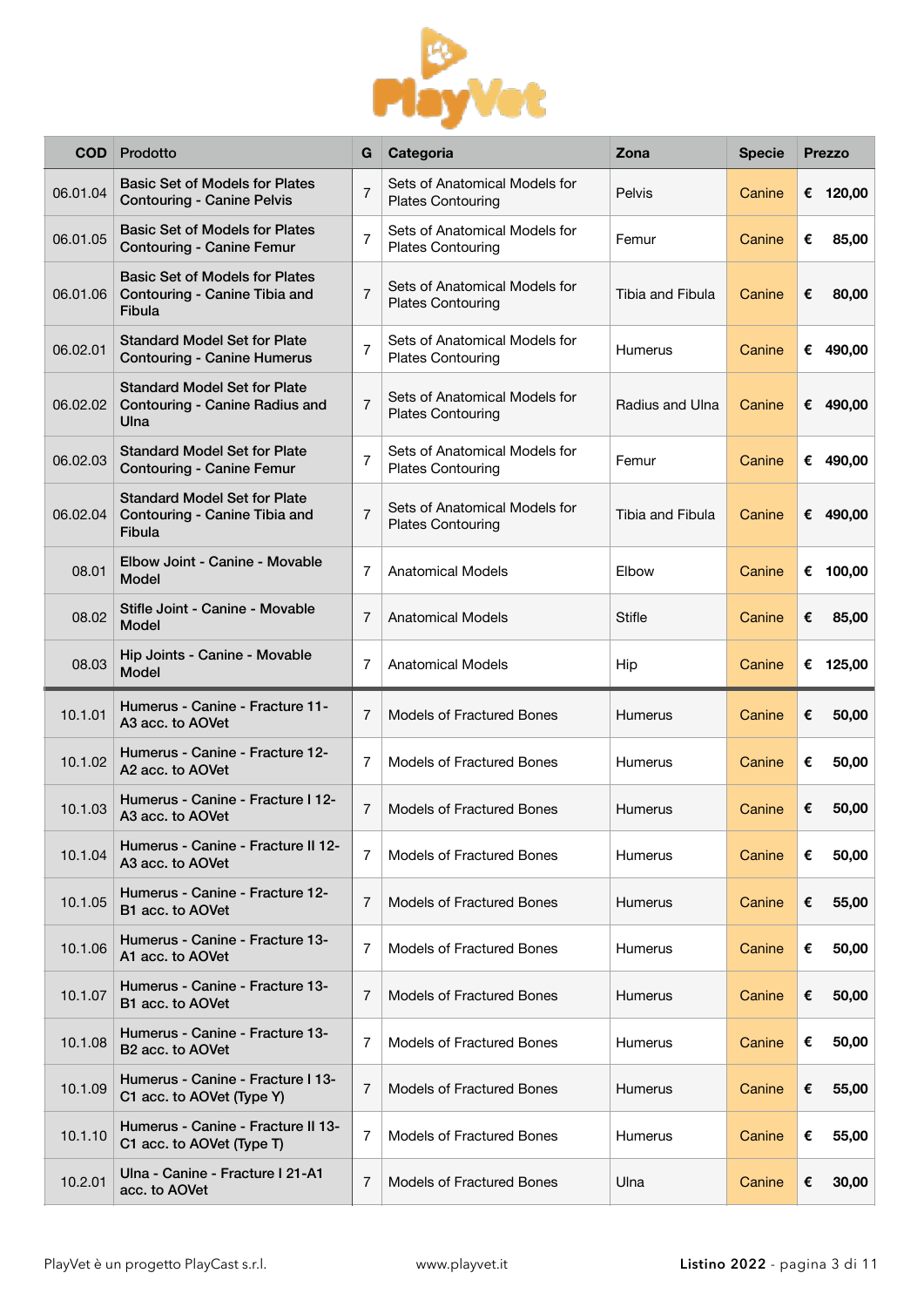

| <b>COD</b> | Prodotto                                                   | G              | Categoria                        | Zona            | <b>Specie</b> |   | <b>Prezzo</b> |
|------------|------------------------------------------------------------|----------------|----------------------------------|-----------------|---------------|---|---------------|
| 10.2.02    | Ulna - Canine - Fracture II 21-A1<br>acc. to AOVet         | $\overline{7}$ | <b>Models of Fractured Bones</b> | Ulna            | Canine        | € | 30,00         |
| 10.2.03    | Ulna - Canine - Fracture 21-B1<br>acc. to AOVet            | 7              | <b>Models of Fractured Bones</b> | Ulna            | Canine        | € | 30,00         |
| 10.2.04    | Ulna - Canine - Fracture I 21-C<br>acc. to AOVet           | 7              | <b>Models of Fractured Bones</b> | Ulna            | Canine        | € | 35,00         |
| 10.2.05    | Ulna - Canine - Fracture II 21-C<br>acc. to AOVet          | 7              | <b>Models of Fractured Bones</b> | Ulna            | Canine        | € | 35,00         |
| 10.2.06    | Ulna - Canine - Fracture I 22-A2<br>acc. to AOVet          | $\overline{7}$ | <b>Models of Fractured Bones</b> | Ulna            | Canine        | € | 30,00         |
| 10.2.07    | Ulna - Canine - Fracture II 22-A2<br>acc. to AOVet         | $\overline{7}$ | <b>Models of Fractured Bones</b> | Ulna            | Canine        | € | 30,00         |
| 10.2.08    | Ulna - Canine - Fracture 22-B1<br>acc. to AOVet            | 7              | <b>Models of Fractured Bones</b> | Ulna            | Canine        | € | 30,00         |
| 10.3.01    | Radius - Canine - Fracture 21-A2<br>acc. to AOVet          | $\overline{7}$ | <b>Models of Fractured Bones</b> | Radius          | Canine        | € | 30,00         |
| 10.3.02    | Radius - Canine - Fracture I 22-A1<br>acc. to AOVet        | $\overline{7}$ | <b>Models of Fractured Bones</b> | Radius          | Canine        | € | 30,00         |
| 10.3.03    | Radius - Canine - Fracture II 22-A1<br>acc. to AOVet       | $\overline{7}$ | <b>Models of Fractured Bones</b> | Radius          | Canine        | € | 30,00         |
| 10.3.04    | Radius - Canine - Fracture 22-C<br>acc. to AOVet           | 7              | <b>Models of Fractured Bones</b> | Radius          | Canine        | € | 30,00         |
| 10.3.05    | Radius - Canine - Fracture 23-A2<br>acc. to AOVet          | $\overline{7}$ | <b>Models of Fractured Bones</b> | Radius          | Canine        | € | 30,00         |
| 10.4.01    | Radius and Ulna - Canine -<br>Fracture 21-A1 acc. to AOVet | 7              | <b>Models of Fractured Bones</b> | Radius and Ulna | Canine        | € | 55,00         |
| 10.4.02    | Radius and Ulna - Canine -<br>Fracture 21-A2 acc. to AOVet | 7              | <b>Models of Fractured Bones</b> | Radius and Ulna | Canine        | € | 55,00         |
| 10.4.03    | Radius and Ulna - Canine -<br>Fracture 21-A3 acc. to AOVet | 7              | <b>Models of Fractured Bones</b> | Radius and Ulna | Canine        | € | 60,00         |
| 10.4.04    | Radius and Ulna - Canine -<br>Fracture 21-B1 acc. to AOVet | 7              | <b>Models of Fractured Bones</b> | Radius and Ulna | Canine        | € | 55,00         |
| 10.4.05    | Radius and Ulna - Canine -<br>Fracture 21-B2 acc. to AOVet | 7              | <b>Models of Fractured Bones</b> | Radius and Ulna | Canine        | € | 55,00         |
| 10.4.06    | Radius and Ulna - Canine -<br>Fracture 21-B3 acc. to AOVet | 7              | <b>Models of Fractured Bones</b> | Radius and Ulna | Canine        | € | 60,00         |
| 10.4.07    | Radius and Ulna - Canine -<br>Fracture 22-A1 acc. to AOVet | 7              | <b>Models of Fractured Bones</b> | Radius and Ulna | Canine        | € | 60,00         |
| 10.4.08    | Radius and Ulna - Canine -<br>Fracture 22-A2 acc. to AOVet | 7              | <b>Models of Fractured Bones</b> | Radius and Ulna | Canine        | € | 60,00         |
| 10.4.09    | Radius and Ulna - Canine -<br>Fracture 22-A3 acc. to AOVet | 7              | <b>Models of Fractured Bones</b> | Radius and Ulna | Canine        | € | 60,00         |
| 10.4.10    | Radius and Ulna - Canine -<br>Fracture 22-C2 acc. to AOVet | 7              | <b>Models of Fractured Bones</b> | Radius and Ulna | Canine        | € | 60,00         |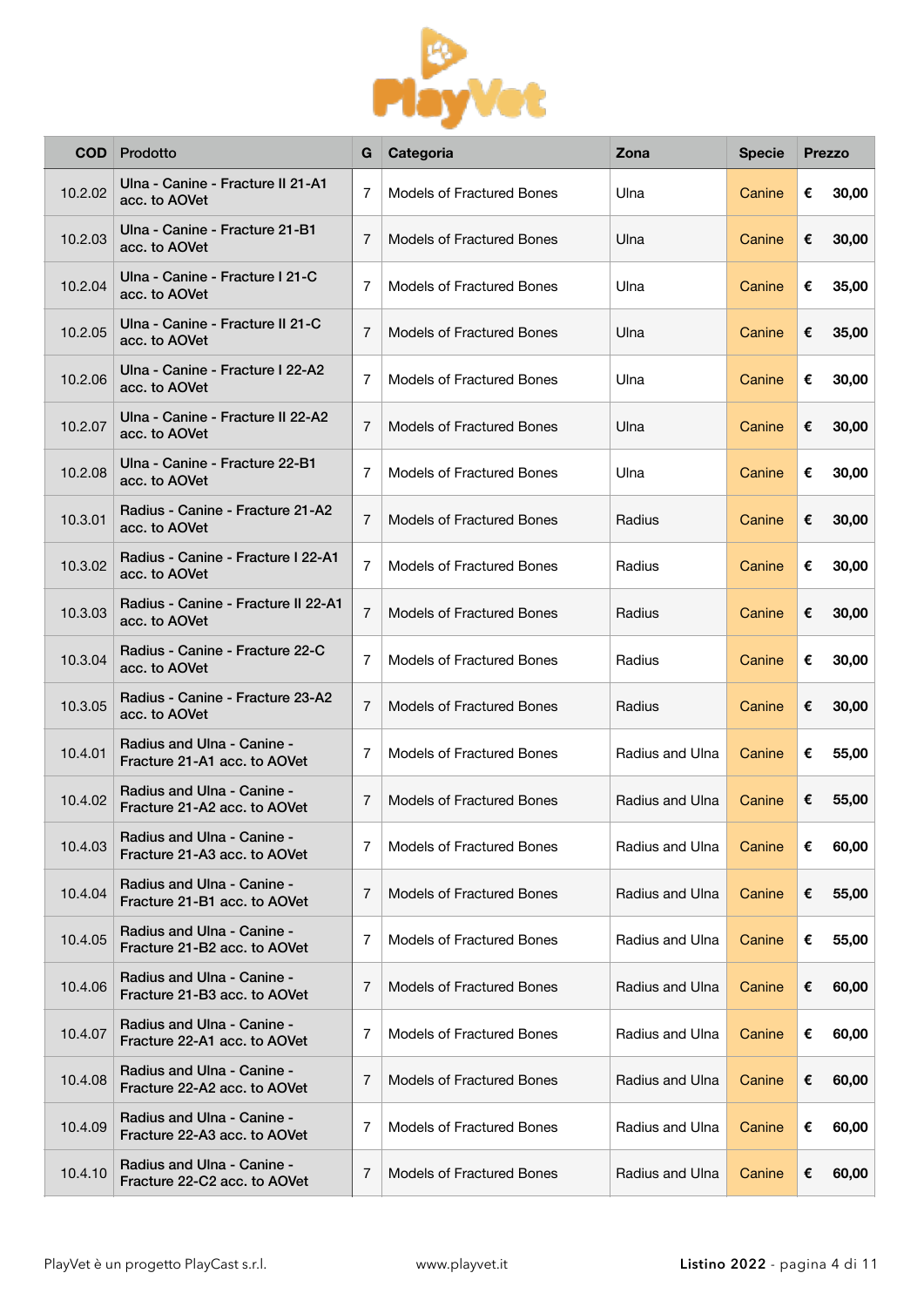

| <b>COD</b> | Prodotto                                                                                                      | G              | Categoria                        | Zona            | <b>Specie</b> |   | <b>Prezzo</b> |
|------------|---------------------------------------------------------------------------------------------------------------|----------------|----------------------------------|-----------------|---------------|---|---------------|
| 10.4.11    | Radius and Ulna - Canine -<br>Fracture 23-A1 acc. to AOVet                                                    | 7              | <b>Models of Fractured Bones</b> | Radius and Ulna | Canine        | € | 55,00         |
| 10.4.12    | Radius and Ulna - Canine -<br>Fracture 23-A2 acc. to AOVet                                                    | 7              | <b>Models of Fractured Bones</b> | Radius and Ulna | Canine        | € | 60,00         |
| 10.4.13    | Radius and Ulna - Canine -<br>Fracture 23-C1 acc. to AOVet                                                    | 7              | <b>Models of Fractured Bones</b> | Radius and Ulna | Canine        | € | 65,00         |
| 10.5.01    | Scapula - Canine - Multifracture of<br>scapular body                                                          | $\overline{7}$ | <b>Models of Fractured Bones</b> | Scapula         | Canine        | € | 35,00         |
| 10.5.02    | Scapula - Canine - Transverse<br>fracture of scapular body                                                    | $\overline{7}$ | <b>Models of Fractured Bones</b> | Scapula         | Canine        | € | 35,00         |
| 10.5.03    | Scapula - Canine - Tuberosity<br>Fracture II                                                                  | $\overline{7}$ | <b>Models of Fractured Bones</b> | Scapula         | Canine        | € | 35,00         |
| 10.5.04    | Scapula - Canine - Tuberosity<br>Fracture I                                                                   | $\overline{7}$ | <b>Models of Fractured Bones</b> | Scapula         | Canine        | € | 35,00         |
| 10.5.05    | Scapula - Canine - Neck Fracture I                                                                            | $\overline{7}$ | <b>Models of Fractured Bones</b> | Scapula         | Canine        | € | 35,00         |
| 10.5.06    | Scapula - Canine - Neck Fracture<br>Ш                                                                         | $\overline{7}$ | <b>Models of Fractured Bones</b> | Scapula         | Canine        | € | 35,00         |
| 10.6.01    | Pelvis - Canine - Acetabular<br><b>Fracture I</b>                                                             | $\overline{7}$ | <b>Models of Fractured Bones</b> | Pelvis          | Canine        | € | 65,00         |
| 10.6.02    | Pelvis - Canine - Acetabular<br><b>Fracture II</b>                                                            | 7              | <b>Models of Fractured Bones</b> | Pelvis          | Canine        | € | 65,00         |
| 10.6.03    | Pelvis - Canine - Ilial Body<br><b>Fracture</b>                                                               | $\overline{7}$ | <b>Models of Fractured Bones</b> | Pelvis          | Canine        | € | 65,00         |
| 10.6.04    | Pelvis - Canine - Acetabular<br>Fracture (T-shape)                                                            | $\overline{7}$ | <b>Models of Fractured Bones</b> | Pelvis          | Canine        | € | 70,00         |
| 10.6.05    | Pelvis - Canine - Oblique fracture<br>through the cranial part of the<br>body of the ilium and acetabulum     | $\overline{7}$ | <b>Models of Fractured Bones</b> | Pelvis          | Canine        | € | 65,00         |
| 10.6.06    | Pelvis - Canine - Oblique fracture<br>through the caudal part of the<br>body of the ischium and<br>acetabulum | $\overline{7}$ | Models of Fractured Bones        | Pelvis          | Canine        | € | 65,00         |
| 10.6.07    | Pelvis - Canine - Multiple Fracture                                                                           | $\overline{7}$ | <b>Models of Fractured Bones</b> | Pelvis          | Canine        | € | 70,00         |
| 10.6.08    | Pelvis - Canine - Multiple Fracture<br>Ш                                                                      | $\overline{7}$ | <b>Models of Fractured Bones</b> | Pelvis          | Canine        | € | 70,00         |
| 10.7.01    | Femur - Canine - Fracture 31-B1<br>acc. to AOVet                                                              | $\overline{7}$ | Models of Fractured Bones        | Femur           | Canine        | € | 45,00         |
| 10.7.02    | Femur - Canine - Fracture I 31-B3<br>acc. to AOVet                                                            | $\overline{7}$ | <b>Models of Fractured Bones</b> | Femur           | Canine        | € | 50,00         |
| 10.7.03    | Femur - Canine - Fracture II 31-B3<br>acc. to AOVet                                                           | $\overline{7}$ | Models of Fractured Bones        | Femur           | Canine        | € | 50,00         |
| 10.7.04    | Femur - Canine - Fracture 32-A2<br>acc. to AOVet                                                              | 7              | <b>Models of Fractured Bones</b> | Femur           | Canine        | € | 45,00         |
| 10.7.05    | Femur - Canine - Fracture 32-A3<br>acc. to AOVet                                                              | $\overline{7}$ | Models of Fractured Bones        | Femur           | Canine        | € | 45,00         |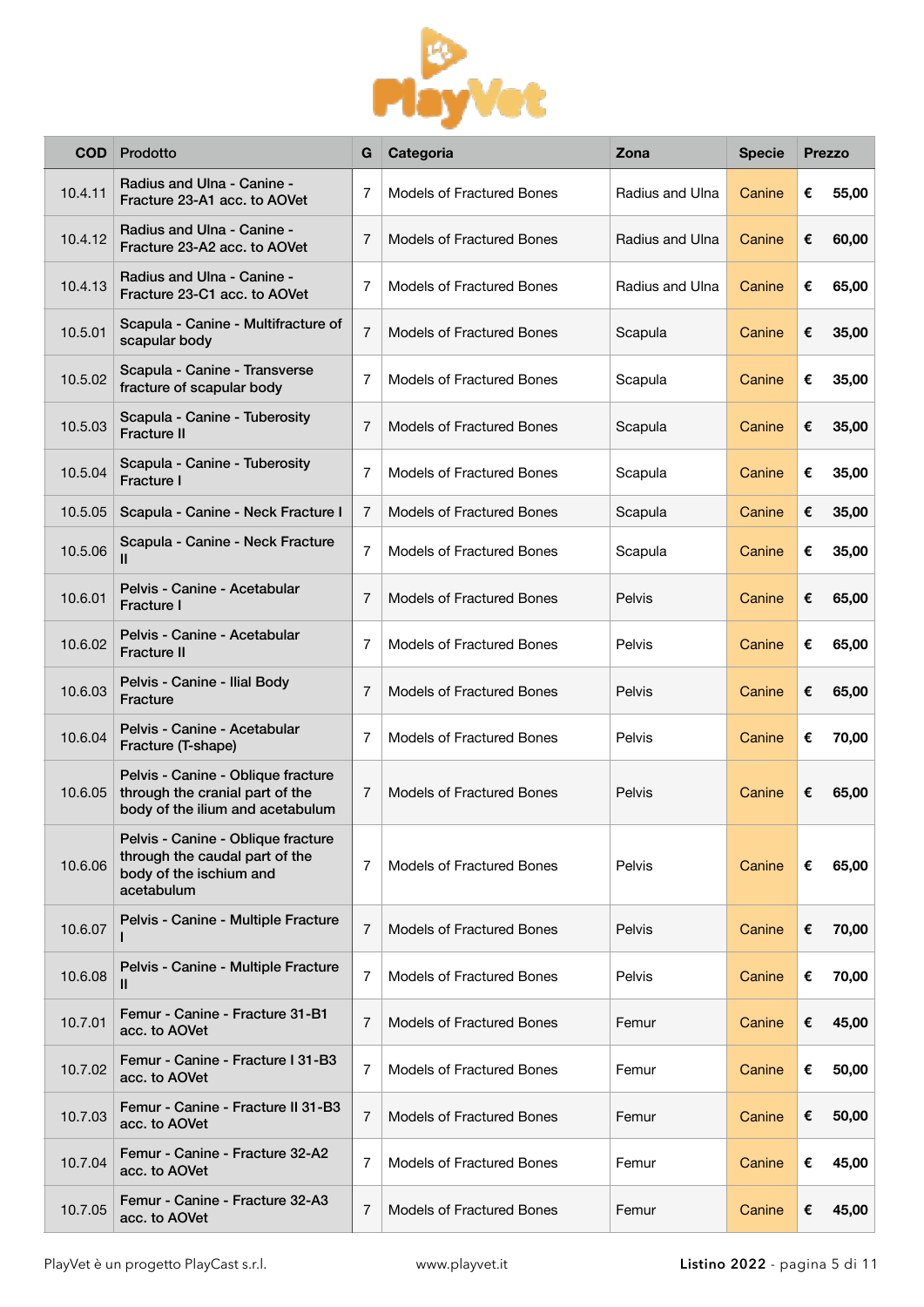

| <b>COD</b> | Prodotto                                                    | G              | Categoria                        | Zona             | <b>Specie</b> |   | <b>Prezzo</b> |
|------------|-------------------------------------------------------------|----------------|----------------------------------|------------------|---------------|---|---------------|
| 10.7.06    | Femur - Canine - Fracture I 32-B1<br>acc. to AOVet          | $\overline{7}$ | <b>Models of Fractured Bones</b> | Femur            | Canine        | € | 50,00         |
| 10.7.07    | Femur - Canine - Fracture II 32-B1<br>acc. to AOVet         | $\overline{7}$ | <b>Models of Fractured Bones</b> | Femur            | Canine        | € | 50,00         |
| 10.7.08    | Femur - Canine - Fracture III 32-B1<br>acc. to AOVet        | $\overline{7}$ | <b>Models of Fractured Bones</b> | Femur            | Canine        | € | 50,00         |
| 10.7.09    | Femur - Canine - Fracture 33-A1<br>acc. to AOVet            | $\overline{7}$ | <b>Models of Fractured Bones</b> | Femur            | Canine        | € | 45,00         |
| 10.7.10    | Femur - Canine - Fracture 33-A3<br>acc. to AOVet            | $\overline{7}$ | <b>Models of Fractured Bones</b> | Femur            | Canine        | € | 50,00         |
| 10.8.01    | Tibia - Canine - Fracture 41-A acc.<br>to AOVet             | $\overline{7}$ | <b>Models of Fractured Bones</b> | Tibia            | Canine        | € | 40,00         |
| 10.8.02    | Tibia - Canine - Fracture 41-A1<br>acc. to AOVet            | $\overline{7}$ | <b>Models of Fractured Bones</b> | Tibia            | Canine        | € | 40,00         |
| 10.8.03    | Tibia - Canine - Fracture 42-A2<br>acc. to AOVet            | 7              | <b>Models of Fractured Bones</b> | Tibia            | Canine        | € | 40,00         |
| 10.8.04    | Tibia - Canine - Fracture 42-A3<br>acc. to AOVet            | 7              | <b>Models of Fractured Bones</b> | Tibia            | Canine        | € | 40,00         |
| 10.8.05    | Tibia - Canine - Fracture 42-B1<br>acc. to AOVet            | 7              | <b>Models of Fractured Bones</b> | Tibia            | Canine        | € | 40,00         |
| 10.8.06    | Tibia - Canine - Fracture 42-C2<br>acc. to AOVet            | 7              | <b>Models of Fractured Bones</b> | Tibia            | Canine        | € | 40,00         |
| 10.8.07    | Tibia - Canine - Fracture 43-A1<br>acc. to AOVet            | 7              | <b>Models of Fractured Bones</b> | Tibia            | Canine        | € | 40,00         |
| 10.8.08    | Tibia - Canine - Fracture 43-B2<br>acc. to AOVet            | 7              | <b>Models of Fractured Bones</b> | Tibia            | Canine        | € | 40,00         |
| 10.8.09    | Tibia - Canine - Fracture 43-C2<br>acc. to AOVet            | 7              | <b>Models of Fractured Bones</b> | Tibia            | Canine        | € | 40,00         |
| 10.9.01    | Tibia and Fibula - Canine -<br>Fracture 41-A1 acc. to AOVet | 7              | <b>Models of Fractured Bones</b> | Tibia and Fibula | Canine        | € | 40,00         |
| 10.9.02    | Tibia and Fibula - Canine -<br>Fracture 41-A2 acc. to AOVet | 7              | <b>Models of Fractured Bones</b> | Tibia and Fibula | Canine        | € | 40,00         |
| 10.9.03    | Tibia and Fibula - Canine -<br>Fracture 41-A3 acc. to AOVet | 7              | <b>Models of Fractured Bones</b> | Tibia and Fibula | Canine        | € | 45,00         |
| 10.9.04    | Tibia and Fibula - Canine -<br>Fracture 41-B1 acc. to AOVet | 7              | <b>Models of Fractured Bones</b> | Tibia and Fibula | Canine        | € | 40,00         |
| 10.9.05    | Tibia and Fibula - Canine -<br>Fracture 41-B2 acc. to AOVet | 7              | <b>Models of Fractured Bones</b> | Tibia and Fibula | Canine        | € | 40,00         |
| 10.9.06    | Tibia and Fibula - Canine -<br>Fracture 41-B3 acc. to AOVet | 7              | <b>Models of Fractured Bones</b> | Tibia and Fibula | Canine        | € | 45,00         |
| 10.9.07    | Tibia and Fibula - Canine -<br>Fracture 42-A1 acc. to AOVet | 7              | <b>Models of Fractured Bones</b> | Tibia and Fibula | Canine        | € | 45,00         |
| 10.9.08    | Tibia and Fibula - Canine -<br>Fracture 42-A2 acc. to AOVet | 7              | <b>Models of Fractured Bones</b> | Tibia and Fibula | Canine        | € | 45,00         |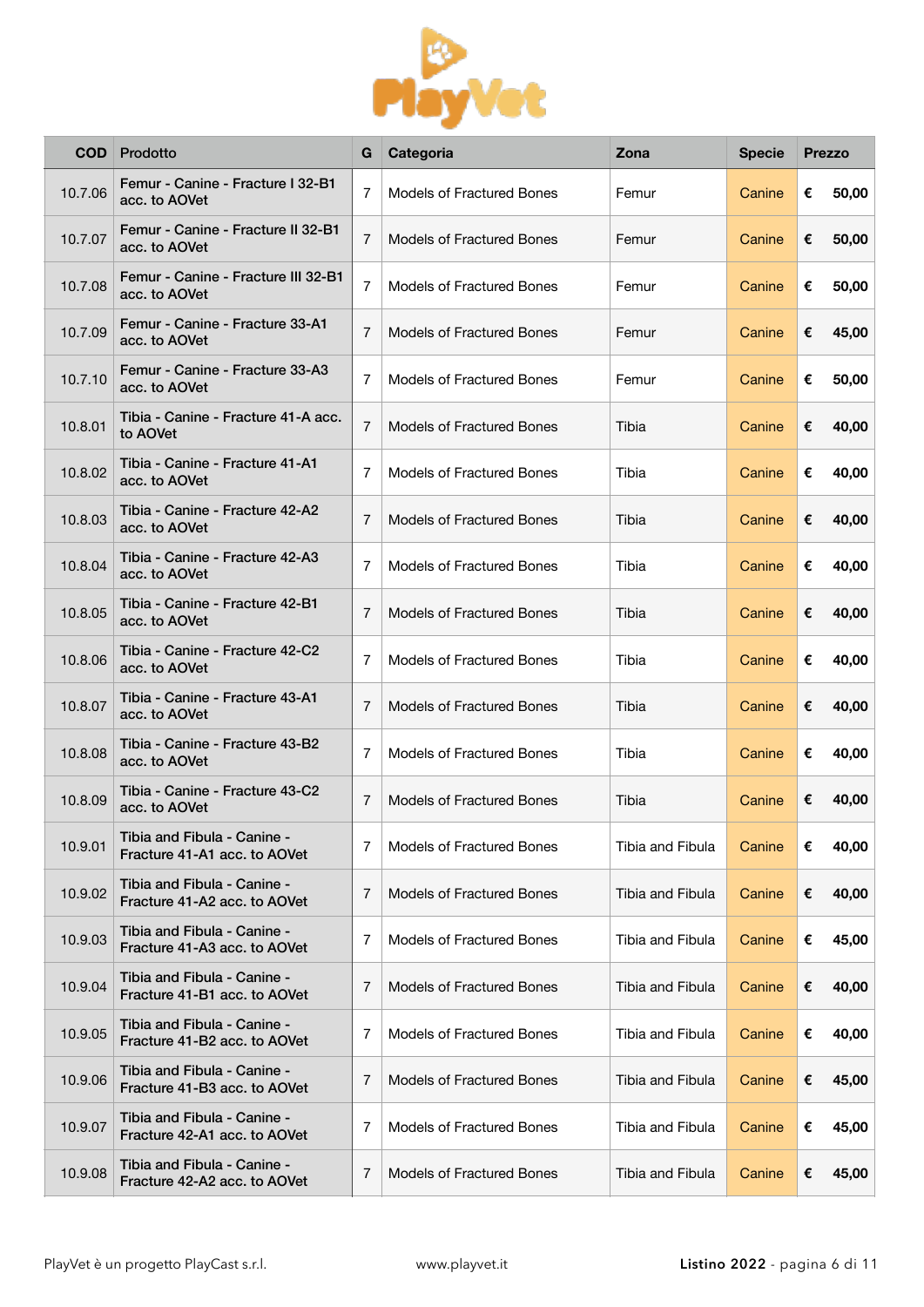

| <b>COD</b> | Prodotto                                                    | G              | Categoria                        | Zona             | <b>Specie</b> |   | <b>Prezzo</b> |
|------------|-------------------------------------------------------------|----------------|----------------------------------|------------------|---------------|---|---------------|
| 10.9.09    | Tibia and Fibula - Canine -<br>Fracture 42-A3 acc. to AOVet | 7              | <b>Models of Fractured Bones</b> | Tibia and Fibula | Canine        | € | 45,00         |
| 10.9.10    | Tibia and Fibula - Canine -<br>Fracture 42-B1 acc. to AOVet | $\overline{7}$ | <b>Models of Fractured Bones</b> | Tibia and Fibula | Canine        | € | 45,00         |
| 10.9.11    | Tibia and Fibula - Canine -<br>Fracture 42-B2 acc. to AOVet | 7              | <b>Models of Fractured Bones</b> | Tibia and Fibula | Canine        | € | 45,00         |
| 10.9.12    | Tibia and Fibula - Canine -<br>Fracture 42-C2 acc. to AOVet | 7              | <b>Models of Fractured Bones</b> | Tibia and Fibula | Canine        | € | 45,00         |
| 10.9.13    | Tibia and Fibula - Canine -<br>Fracture 43-A1 acc. to AOVet | 7              | <b>Models of Fractured Bones</b> | Tibia and Fibula | Canine        | € | 45,00         |
| 10.9.14    | Tibia and Fibula - Canine -<br>Fracture 43-A2 acc. to AOVet | $\overline{7}$ | <b>Models of Fractured Bones</b> | Tibia and Fibula | Canine        | € | 45,00         |
| 10.9.15    | Tibia and Fibula - Canine -<br>Fracture 43-B1 acc. to AOVet | $\overline{7}$ | <b>Models of Fractured Bones</b> | Tibia and Fibula | Canine        | € | 40,00         |
| 10.9.16    | Tibia and Fibula - Canine -<br>Fracture 43-B2 acc. to AOVet | $\overline{7}$ | <b>Models of Fractured Bones</b> | Tibia and Fibula | Canine        | € | 40,00         |
| 10.9.17    | Tibia and Fibula - Canine -<br>Fracture 43-B3 acc. to AOVet | $\overline{7}$ | <b>Models of Fractured Bones</b> | Tibia and Fibula | Canine        | € | 45,00         |
| 10.9.18    | Tibia and Fibula - Canine -<br>Fracture 43-C1 acc. to AOVet | $\overline{7}$ | <b>Models of Fractured Bones</b> | Tibia and Fibula | Canine        | € | 45,00         |
| 11.1.01    | Humerus - Feline - Fracture 11-A1<br>acc. to AOVet          | $\overline{7}$ | <b>Models of Fractured Bones</b> | Humerus          | Feline        | € | 25,00         |
| 11.1.02    | Humerus - Feline - Fracture 11-A2<br>acc. to AOVet          | $\overline{7}$ | <b>Models of Fractured Bones</b> | <b>Humerus</b>   | Feline        | € | 25,00         |
| 11.1.03    | Humerus - Feline - Fracture 11-A3<br>acc. to AOVet          | $\overline{7}$ | <b>Models of Fractured Bones</b> | Humerus          | Feline        | € | 25,00         |
| 11.1.04    | Humerus - Feline - Fracture 11-B1<br>acc. to AOVet          | $\overline{7}$ | <b>Models of Fractured Bones</b> | Humerus          | Feline        | € | 25,00         |
| 11.1.05    | Humerus - Feline - Fracture 11-C1<br>acc. to AOVet          | 7              | <b>Models of Fractured Bones</b> | Humerus          | Feline        | € | 25,00         |
| 11.1.06    | Humerus - Feline - Fracture 11-C2<br>acc. to AOVet          | 7              | Models of Fractured Bones        | Humerus          | Feline        | € | 25,00         |
| 11.1.07    | Humerus - Feline - Fracture 11-C3<br>acc. to AOVet          | 7              | Models of Fractured Bones        | <b>Humerus</b>   | Feline        | € | 25,00         |
| 11.1.08    | Humerus - Feline - Fracture 12-A2<br>acc. to AOVet          | 7              | <b>Models of Fractured Bones</b> | <b>Humerus</b>   | Feline        | € | 25,00         |
| 11.1.09    | Humerus - Feline - Fracture 12-A3<br>acc. to AOVet          | 7              | Models of Fractured Bones        | Humerus          | Feline        | € | 25,00         |
| 11.1.10    | Humerus - Feline - Fracture 12-B1<br>acc. to AOVet          | 7              | <b>Models of Fractured Bones</b> | Humerus          | Feline        | € | 25,00         |
| 11.1.11    | Humerus - Feline - Fracture 12-C1<br>acc. to AOVet          | 7              | Models of Fractured Bones        | Humerus          | Feline        | € | 25,00         |
| 11.1.12    | Humerus - Feline - Fracture 12-C2<br>acc. to AOVet          | 7              | Models of Fractured Bones        | Humerus          | Feline        | € | 25,00         |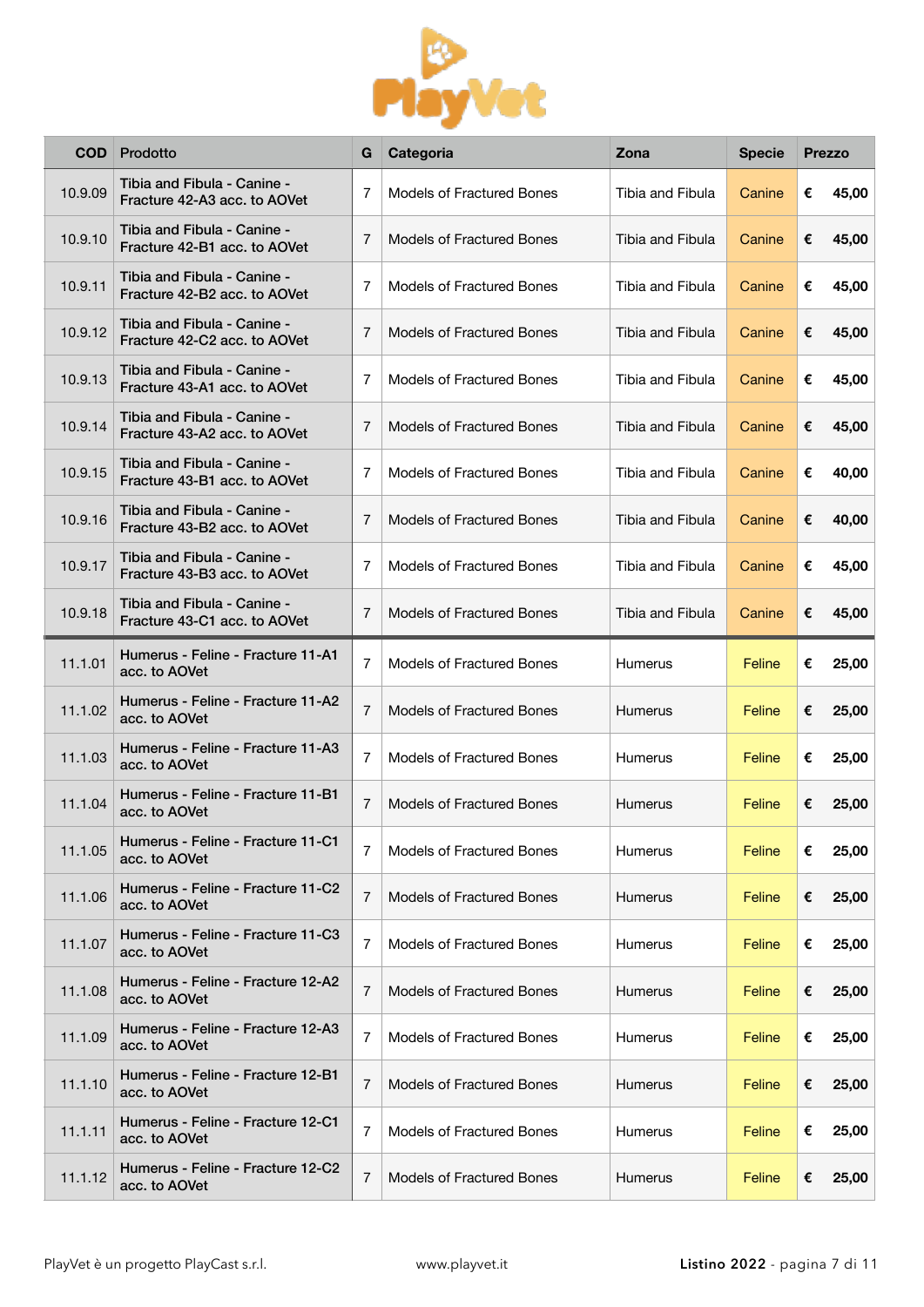

| <b>COD</b> | Prodotto                                                          | G              | Categoria                        | Zona            | <b>Specie</b> |   | <b>Prezzo</b> |
|------------|-------------------------------------------------------------------|----------------|----------------------------------|-----------------|---------------|---|---------------|
| 11.1.13    | Humerus - Feline - Fracture 13-A1<br>acc. to AOVet                | $\overline{7}$ | <b>Models of Fractured Bones</b> | Humerus         | Feline        | € | 25,00         |
| 11.1.14    | Humerus - Feline - Fracture 13-A2<br>acc. to AOVet                | 7              | <b>Models of Fractured Bones</b> | Humerus         | Feline        | € | 25,00         |
| 11.1.15    | Humerus - Feline - Fracture 13-B1<br>acc. to AOVet                | 7              | <b>Models of Fractured Bones</b> | Humerus         | Feline        | € | 25,00         |
| 11.1.16    | Humerus - Feline - Fracture 13-B2<br>acc. to AOVet                | 7              | <b>Models of Fractured Bones</b> | Humerus         | Feline        | € | 25,00         |
| 11.1.17    | Humerus - Feline - 13-C1 acc. to<br>AOVet (Type Y)                | 7              | <b>Models of Fractured Bones</b> | Humerus         | Feline        | € | 25,00         |
| 11.1.18    | Humerus - Feline - 13-C2 acc. to<br><b>AOVet</b>                  | 7              | <b>Models of Fractured Bones</b> | Humerus         | Feline        | € | 25,00         |
| 11.2.01    | Radius and Ulna - Feline - Fracture<br>21-A1 acc. to AOVet        | 7              | <b>Models of Fractured Bones</b> | Radius and Ulna | Feline        | € | 25,00         |
| 11.2.02    | Radius and Ulna - Feline - Fracture<br>21-A2 acc. to AOVet        | $\overline{7}$ | <b>Models of Fractured Bones</b> | Radius and Ulna | Feline        | € | 25,00         |
| 11.2.03    | Radius and Ulna - Feline - Fracture<br>21-A3 acc. to AOVet        | 7              | Models of Fractured Bones        | Radius and Ulna | Feline        | € | 30,00         |
| 11.2.04    | Radius and Ulna - Feline - Fracture<br>21-B1 acc. to AOVet        | $\overline{7}$ | <b>Models of Fractured Bones</b> | Radius and Ulna | Feline        | € | 25,00         |
| 11.2.05    | Radius and Ulna - Feline - Fracture<br>21-B2 acc. to AOVet        | $\overline{7}$ | <b>Models of Fractured Bones</b> | Radius and Ulna | Feline        | € | 25,00         |
| 11.2.06    | Radius and Ulna - Feline - Fracture<br>21-B3 acc. to AOVet        | $\overline{7}$ | Models of Fractured Bones        | Radius and Ulna | Feline        | € | 30,00         |
| 11.2.07    | Radius and Ulna - Feline - Fracture<br>22-A1-Radial acc. to AOVet | 7              | <b>Models of Fractured Bones</b> | Radius and Ulna | Feline        | € | 25,00         |
| 11.2.08    | Radius and Ulna - Feline - Fracture<br>22-A1-Ulnar acc. to AOVet  | 7              | <b>Models of Fractured Bones</b> | Radius and Ulna | Feline        | € | 25,00         |
| 11.2.09    | Radius and Ulna - Feline - Fracture<br>22-A2 acc. to AOVet        | 7              | Models of Fractured Bones        | Radius and Ulna | Feline        | € | 30,00         |
| 11.2.10    | Radius and Ulna - Feline - Fracture<br>22-A3 acc. to AOVet        | 7              | Models of Fractured Bones        | Radius and Ulna | Feline        | € | 30,00         |
| 11.2.11    | Radius and Ulna - Feline - Fracture<br>22-C2 acc. to AOVet        | 7              | Models of Fractured Bones        | Radius and Ulna | Feline        | € | 30,00         |
| 11.2.12    | Radius and Ulna - Feline - Fracture<br>23-A1 acc. to AOVet        | 7              | Models of Fractured Bones        | Radius and Ulna | Feline        | € | 25,00         |
| 11.2.13    | Radius and Ulna - Feline - Fracture<br>23-A2 acc. to AOVet        | 7              | Models of Fractured Bones        | Radius and Ulna | Feline        | € | 30,00         |
| 11.2.14    | Radius and Ulna - Feline - Fracture<br>23-C1 acc. to AOVet        | 7              | Models of Fractured Bones        | Radius and Ulna | Feline        | € | 30,00         |
| 11.3.01    | Scapula - Feline - Multifracture of<br>scapular body              | 7              | Models of Fractured Bones        | Scapula         | Feline        | € | 20,00         |
| 11.3.02    | Scapula - Feline - Transverse<br>fracture of scapular body        | 7              | <b>Models of Fractured Bones</b> | Scapula         | Feline        | € | 20,00         |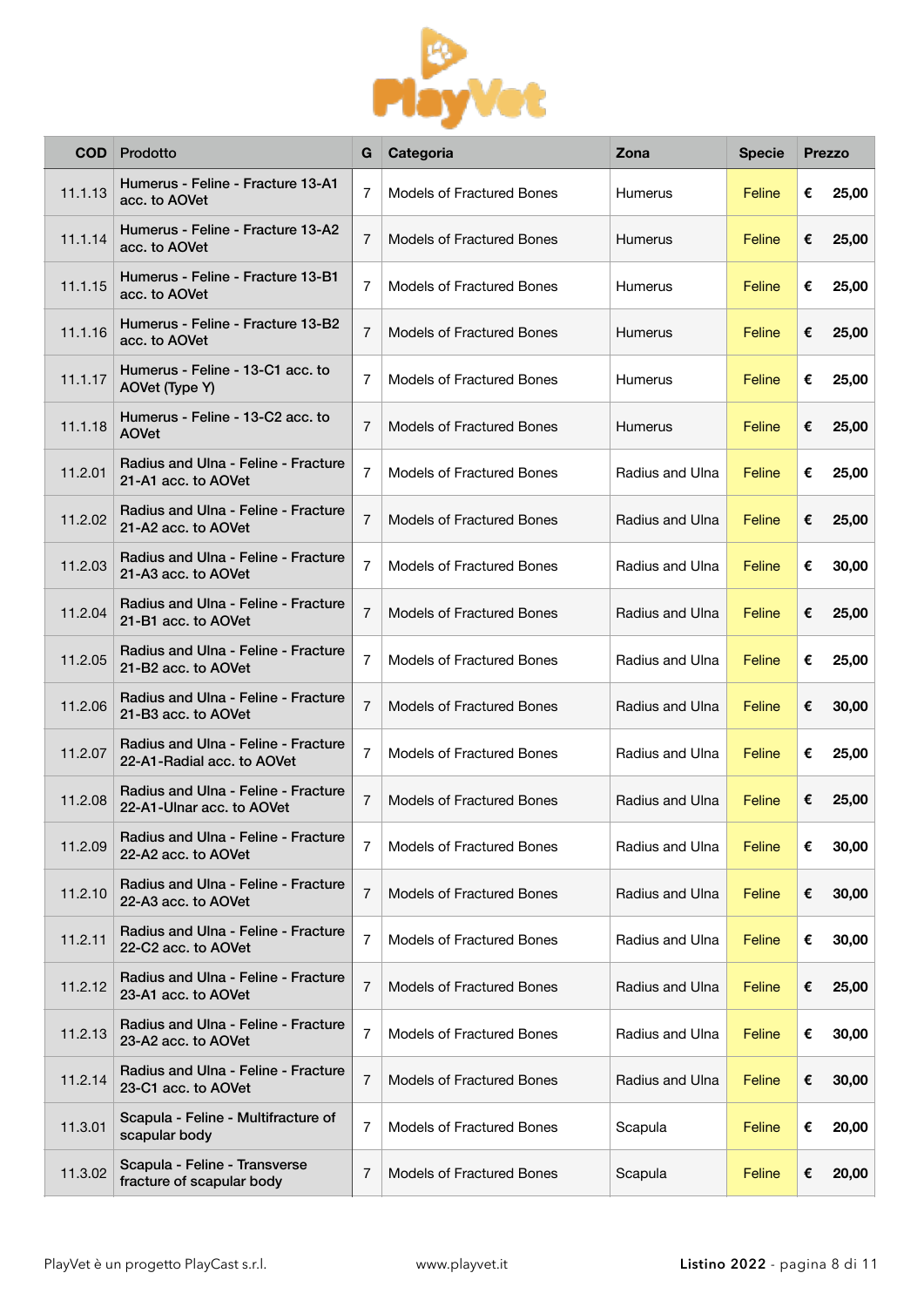

| COD     | Prodotto                                                                                                      | G              | Categoria                        | Zona    | <b>Specie</b> |   | <b>Prezzo</b> |
|---------|---------------------------------------------------------------------------------------------------------------|----------------|----------------------------------|---------|---------------|---|---------------|
| 11.3.03 | Scapula - Feline - Tuberosity<br><b>Fracture II</b>                                                           | $\overline{7}$ | Models of Fractured Bones        | Scapula | Feline        | € | 20,00         |
| 11.3.04 | Scapula - Feline - Tuberosity<br>Fracture I                                                                   | 7              | <b>Models of Fractured Bones</b> | Scapula | Feline        | € | 20,00         |
| 11.3.05 | Scapula - Feline - Neck Fracture I                                                                            | 7              | Models of Fractured Bones        | Scapula | Feline        | € | 20,00         |
| 11.3.06 | Scapula - Feline - Neck Fracture II                                                                           | $\overline{7}$ | Models of Fractured Bones        | Scapula | Feline        | € | 20,00         |
| 11.4.01 | Pelvis - Feline - Acetabular<br><b>Fracture I</b>                                                             | 7              | Models of Fractured Bones        | Pelvis  | Feline        | € | 25,00         |
| 11.4.02 | Pelvis - Feline - Acetabular<br><b>Fracture II</b>                                                            | $\overline{7}$ | <b>Models of Fractured Bones</b> | Pelvis  | Feline        | € | 25,00         |
| 11.4.03 | Pelvis - Feline - Acetabular<br>Fracture (T-shape)                                                            | 7              | <b>Models of Fractured Bones</b> | Pelvis  | Feline        | € | 30,00         |
| 11.4.04 | Pelvis - Feline - Ilial Body Fracture                                                                         | 7              | Models of Fractured Bones        | Pelvis  | Feline        | € | 25,00         |
| 11.4.05 | Pelvis - Feline - Multiple Fracture I                                                                         | $\overline{7}$ | <b>Models of Fractured Bones</b> | Pelvis  | Feline        | € | 30,00         |
| 11.4.06 | Pelvis - Feline - Multiple Fracture II                                                                        | $\overline{7}$ | Models of Fractured Bones        | Pelvis  | Feline        | € | 30,00         |
| 11.4.07 | Pelvis - Feline - Oblique fracture<br>through the cranial part of the<br>body of the ilium and acetabulum     | 7              | <b>Models of Fractured Bones</b> | Pelvis  | Feline        | € | 25,00         |
| 11.4.08 | Pelvis - Feline - Oblique fracture<br>through the caudal part of the<br>body of the ischium and<br>acetabulum | 7              | Models of Fractured Bones        | Pelvis  | Feline        | € | 25,00         |
| 11.5.01 | Femur - Feline - Fracture 31-A1<br>acc. to AOVet                                                              | $\overline{7}$ | Models of Fractured Bones        | Femur   | Feline        | € | 25,00         |
| 11.5.02 | Femur - Feline - Fracture 31-A2<br>acc. to AOVet                                                              | $\overline{7}$ | Models of Fractured Bones        | Femur   | Feline        | € | 25,00         |
| 11.5.03 | Femur - Feline - Fracture 31-B1<br>acc. to AOVet                                                              | 7              | Models of Fractured Bones        | Femur   | Feline        | € | 25,00         |
| 11.5.04 | Femur - Feline - Fracture 31-B2<br>acc. to AOVet                                                              | 7              | <b>Models of Fractured Bones</b> | Femur   | Feline        | € | 25,00         |
| 11.5.05 | Femur - Feline - Fracture 31-B3<br>acc. to AOVet                                                              | 7              | Models of Fractured Bones        | Femur   | Feline        | € | 25,00         |
| 11.5.06 | Femur - Feline - Fracture 32-A2<br>acc. to AOVet                                                              | 7              | <b>Models of Fractured Bones</b> | Femur   | Feline        | € | 25,00         |
| 11.5.07 | Femur - Feline - Fracture 32-A3<br>acc. to AOVet                                                              | 7              | Models of Fractured Bones        | Femur   | Feline        | € | 25,00         |
| 11.5.08 | Femur - Feline - Fracture 32-B1<br>acc. to AOVet                                                              | 7              | <b>Models of Fractured Bones</b> | Femur   | Feline        | € | 25,00         |
| 11.5.09 | Femur - Feline - Fracture 32-B2<br>acc. to AOVet                                                              | 7              | Models of Fractured Bones        | Femur   | Feline        | € | 25,00         |
| 11.5.10 | Femur - Feline - Fracture 32-C1<br>acc. to AOVet                                                              | 7              | Models of Fractured Bones        | Femur   | Feline        | € | 25,00         |
| 11.5.11 | Femur - Feline - Fracture 32-C2<br>acc. to AOVet                                                              | 7              | Models of Fractured Bones        | Femur   | Feline        | € | 25,00         |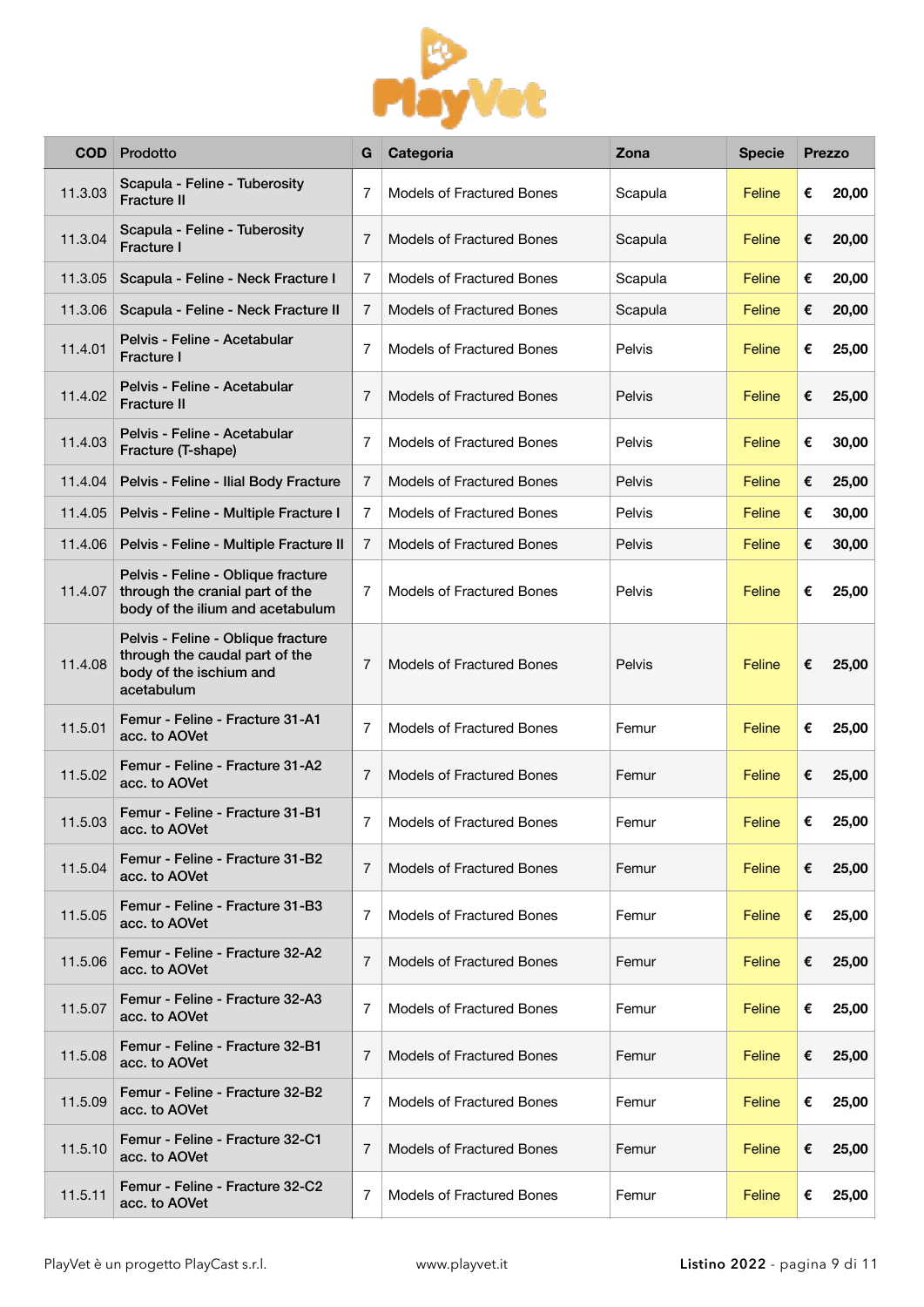

| <b>COD</b> | Prodotto                                                    | G              | Categoria                        | Zona                    | <b>Specie</b> |   | <b>Prezzo</b> |
|------------|-------------------------------------------------------------|----------------|----------------------------------|-------------------------|---------------|---|---------------|
| 11.5.12    | Femur - Feline - Fracture 33-A1<br>acc. to AOVet            | $\overline{7}$ | Models of Fractured Bones        | Femur                   | Feline        | € | 25,00         |
| 11.5.13    | Femur - Feline - Fracture 33-A2<br>acc. to AOVet            | 7              | <b>Models of Fractured Bones</b> | Femur                   | Feline        | € | 25,00         |
| 11.5.14    | Femur - Feline - Fracture 33-B1<br>acc. to AOVet            | 7              | <b>Models of Fractured Bones</b> | Femur                   | Feline        | € | 25,00         |
| 11.5.15    | Femur - Feline - Fracture 33-B2<br>acc. to AOVet            | 7              | <b>Models of Fractured Bones</b> | Femur                   | Feline        | € | 25,00         |
| 11.5.16    | Femur - Feline - Fracture 33-B3<br>acc. to AOVet            | 7              | <b>Models of Fractured Bones</b> | Femur                   | Feline        | € | 25,00         |
| 11.5.17    | Femur - Feline - Fracture 33-C1<br>acc. to AOVet            | 7              | <b>Models of Fractured Bones</b> | Femur                   | Feline        | € | 25,00         |
| 11.5.18    | Femur - Feline - Fracture 33-C2<br>acc. to AOVet            | 7              | <b>Models of Fractured Bones</b> | Femur                   | Feline        | € | 25,00         |
| 11.6.01    | Tibia and Fibula - Feline - Fracture<br>41-A1 acc. to AOVet | $\overline{7}$ | <b>Models of Fractured Bones</b> | Tibia and Fibula        | Feline        | € | 20,00         |
| 11.6.02    | Tibia and Fibula - Feline - Fracture<br>41-A2 acc. to AOVet | $\overline{7}$ | <b>Models of Fractured Bones</b> | Tibia and Fibula        | Feline        | € | 20,00         |
| 11.6.03    | Tibia and Fibula - Feline - Fracture<br>41-B1 acc. to AOVet | $\overline{7}$ | <b>Models of Fractured Bones</b> | Tibia and Fibula        | Feline        | € | 20,00         |
| 11.6.04    | Tibia and Fibula - Feline - Fracture<br>41-B2 acc. to AOVet | $\overline{7}$ | <b>Models of Fractured Bones</b> | Tibia and Fibula        | Feline        | € | 20,00         |
| 11.6.05    | Tibia and Fibula - Feline - Fracture<br>41-B3 acc. to AOVet | $\overline{7}$ | <b>Models of Fractured Bones</b> | Tibia and Fibula        | Feline        | € | 25,00         |
| 11.6.06    | Tibia and Fibula - Feline - Fracture<br>41-C1 acc. to AOVet | $\overline{7}$ | <b>Models of Fractured Bones</b> | Tibia and Fibula        | Feline        | € | 25,00         |
| 11.6.07    | Tibia and Fibula - Feline - Fracture<br>42-A1 acc. to AOVet | $\overline{7}$ | <b>Models of Fractured Bones</b> | Tibia and Fibula        | Feline        | € | 25,00         |
| 11.6.08    | Tibia and Fibula - Feline - Fracture<br>42-A2 acc. to AOVet | 7              | <b>Models of Fractured Bones</b> | <b>Tibia and Fibula</b> | Feline        | € | 25,00         |
| 11.6.09    | Tibia and Fibula - Feline - Fracture<br>42-A3 acc. to AOVet | $\overline{7}$ | <b>Models of Fractured Bones</b> | Tibia and Fibula        | Feline        | € | 25,00         |
| 11.6.10    | Tibia and Fibula - Feline - Fracture<br>42-B1 acc. to AOVet | 7              | Models of Fractured Bones        | Tibia and Fibula        | Feline        | € | 25,00         |
| 11.6.11    | Tibia and Fibula - Feline - Fracture<br>42-B2 acc. to AOVet | $\overline{7}$ | <b>Models of Fractured Bones</b> | Tibia and Fibula        | Feline        | € | 25,00         |
| 11.6.12    | Tibia and Fibula - Feline - Fracture<br>42-C2 acc. to AOVet | 7              | <b>Models of Fractured Bones</b> | Tibia and Fibula        | Feline        | € | 25,00         |
| 11.6.13    | Tibia and Fibula - Feline - Fracture<br>43-A1 acc. to AOVet | $\overline{7}$ | <b>Models of Fractured Bones</b> | Tibia and Fibula        | Feline        | € | 25,00         |
| 11.6.14    | Tibia and Fibula - Feline - Fracture<br>43-A2 acc. to AOVet | 7              | <b>Models of Fractured Bones</b> | Tibia and Fibula        | Feline        | € | 25,00         |
| 11.6.15    | Tibia and Fibula - Feline - Fracture<br>43-B1 acc. to AOVet | $\overline{7}$ | Models of Fractured Bones        | Tibia and Fibula        | Feline        | € | 20,00         |